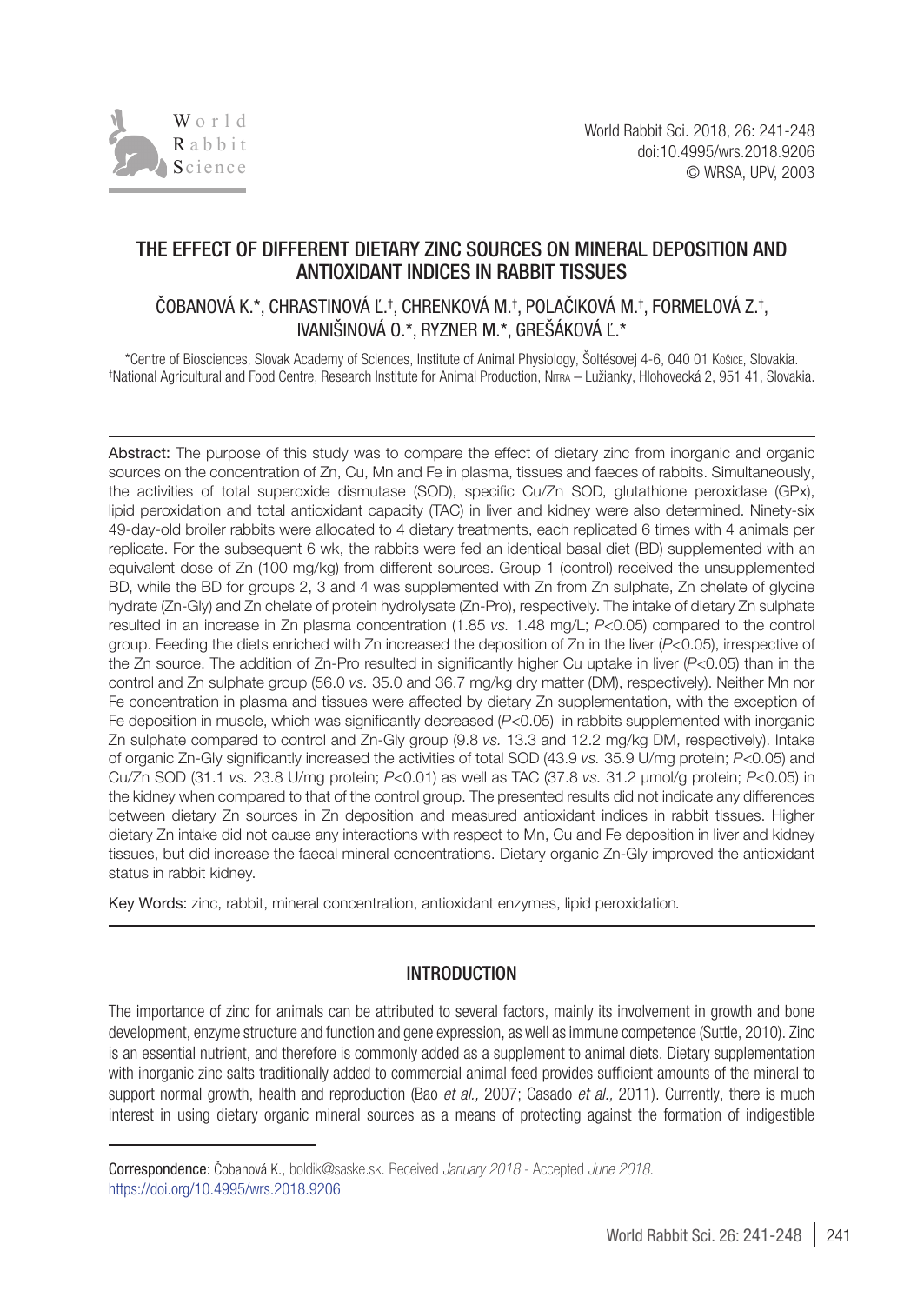complexes with some anti-nutritive dietary compounds in the intestine and against reciprocal mineral antagonisms, resulting in higher mineral absorption and subsequent utilisation by the body (Swiatkiewicz *et al.,* 2014). Recent data have indicated that inclusion of organic Zn sources in rabbit diets could improve growth performance and duodenum morphology, as well as reducing the incidence of diarrhoea in growing rabbits (Yan *et al.,* 2017). However, some studies have shown no differences in the bioavailability of Zn between organic and inorganic sources (Ivanišinová *et al.*, 2016). Our previous work demonstrated that dietary supplementation with 100 mg Zn/kg from inorganic or organic sources resulted in a significant increase in digestibility coefficients of Zn, Fe and Mn compared to unsupplemented rabbits and did not influence selected biochemical parameters in caecal fermentation (Chrastinová *et al.,* 2016). Nessrin *et al*. (2012) reported that growing rabbits are tolerant to excessive dietary doses of Zn (up to 400 mg/kg diet) and also respond positively to feed supplementation with a 100 mg Zn/kg diet in terms of significant improvement in live body weight gain and feed conversion ratio by 12.3 and 10.6%, respectively.

Zinc performs important antioxidative functions in biological systems, mainly as a structural component of the antioxidant enzyme Cu/Zn superoxide dismutase (SOD); it upregulates the synthesis of proteins with oxidantscavenging capacity (e.g. thionein) and prevents the binding of redox active metals to oxidisable target cell molecules (Oteiza, 2012). Additionally, zinc exerts a protective role in the plasma membrane by stabilising protein sulfhydryl groups and is able to retard oxidative processes (Powell, 2000). However, no recent trials have been conducted to study the response of antioxidant status to diet supplementation with organic Zn sources in rabbits.

Based on the discrepancy of data related to bioavailability of dietary Zn sources, the present study aimed to compare the effect of inorganic and organic Zn sources supplemented to a conventional rabbit diet for 6 wk on the distribution of Zn and other minerals, including Cu, Fe and Mn, in the plasma, muscle, liver and kidney tissues of growing rabbits. Simultaneously, the activity of zinc-containing Cu/Zn SOD and antioxidative status were evaluated in animals fed with a higher content of dietary Zn.

# MATERIALS AND METHODS

All procedures were carried out in accordance with established guidelines for the care and use of animals for scientific purposes. The experimental protocol was approved by the Institutional Ethical Committee and by the State Veterinary and Food Office of the Slovak Republic (4047/16-221).

## *Animals and experimental design*

For this study, a total of 96 rabbits (meat line M9) at 49 d of age and initial body weight of 1643±12 g were used in a feeding trial that lasted 6 wk. All rabbits were kept in the same building equipped with heating and a forced ventilation system and placed in standard cages  $(0.61\times0.34\times0.33$  m) with 2 animals in each cage. Throughout the experiment, the lighting schedule was maintained at 16 h of light and 8 h of darkness; the environmental temperature was adjusted in the range of  $22\pm4\degree$ C and the relative humidity was about  $70\pm5\%$ .

The experimental animals in both sexes were randomly assigned to one of 4 dietary treatments comprising 1 control group and 3 experimental groups, each containing 6 replicates with 4 animals (2 cages) per replicate. Rabbits of all groups received an identical basal diet (BD) formulated to meet the nutrient requirements recommended by the National Research Council (NRC, 1977). The BD applied in the experiment is typical of diets commonly used in the nutrition of growing rabbits, and its main ingredients and chemical composition are presented in Table 1. Experimental diets included an unsupplemented BD (114 mg Zn/kg as fed basis), or the identical BD supplemented with equal amounts of 100 mg Zn/kg complete feed from either Zn sulphate (ZnSO<sub>4</sub>·H<sub>2</sub>O, reagent grade, Sigma-Aldrich, USA), Zn chelate of glycine hydrate (Zn-Gly; Glycinoplex-Zn 26%, Phytobiotics Futterzusatzstoffe GmbH, Eltville, Germany) or Zn proteinate (Zn-Pro; Bioplex®-Zn 15%, Alltech Inc., Nicholasville, KY, USA). The diets were mixed, pelleted (pellets of 3.5 mm in diameter) and offered to the rabbits *ad libitum.* The analysed Zn concentration in supplemented diets was 208 (Zn sulphate treatment), 200 (Zn-Gly treatment), and 210 (Zn-Pro treatment) mg/kg of dry matter (DM), respectively. Animals had free access to fresh water from a nipple drinker.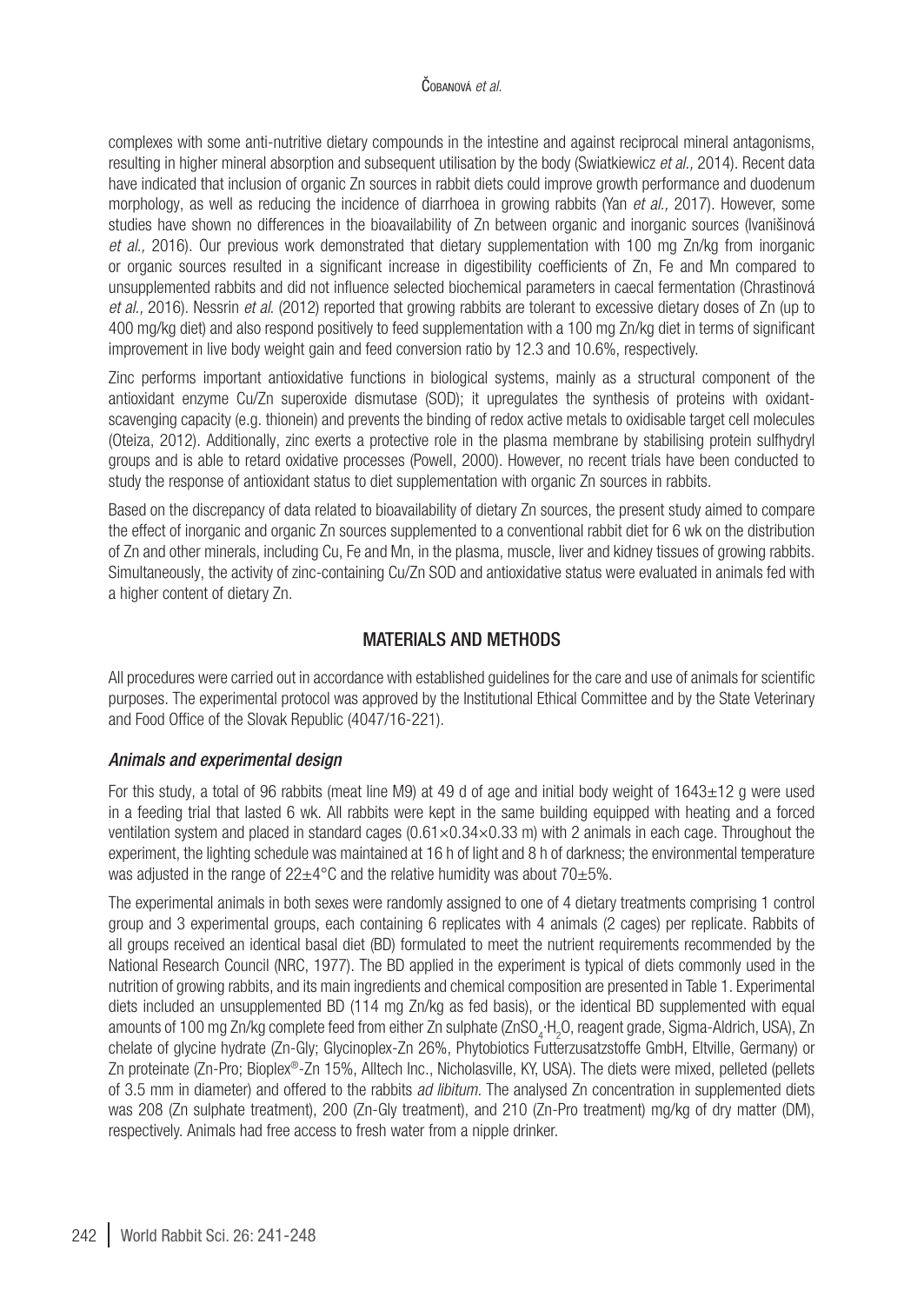#### Dietary zinc effect on rabbit mineral and antioxidant status

| Ingredients                             | g/kg | Nutrient composition                      | g/kg |  |
|-----------------------------------------|------|-------------------------------------------|------|--|
| Lucerne meal                            | 360  | Dry matter                                | 899  |  |
| Extracted sunflower meal                | 55   | Crude protein                             | 178  |  |
| Extracted rapeseed meal                 | 55   | Crude fibre                               | 147  |  |
| Wheat bran                              | 90   | Fat                                       | 36   |  |
| 0ats                                    | 130  | Ash                                       | 97   |  |
| Malt sprouts                            | 150  | Starch                                    | 129  |  |
| DDGS <sup>a</sup>                       | 50   | Organic matter                            | 848  |  |
| Sodium chloride                         | 3    | Acid detergent fibre                      | 185  |  |
| Vitamin and mineral premix <sup>b</sup> | 17   | Neutral detergent fibre                   | 316  |  |
| Barley grains                           | 80   | Calcium                                   | 9.7  |  |
| Limestone                               | 10   | Phosphorous                               | 6.9  |  |
|                                         |      | $Zinc$ (mg/kg)                            | 114  |  |
|                                         |      | Manganese (mg/kg)                         | 118  |  |
|                                         |      | Copper (mg/kg)                            | 20.3 |  |
|                                         |      | Iron (mg/kg)                              | 126  |  |
|                                         |      | Metabolisable energy (MJ/kg) <sup>c</sup> | 11.4 |  |

| Table 1: Ingredients and chemical composition of the granulated basal diet. |  |  |  |  |  |  |
|-----------------------------------------------------------------------------|--|--|--|--|--|--|
|-----------------------------------------------------------------------------|--|--|--|--|--|--|

a DDGS: dried distiller grains with solubles.

b The vitamin/mineral premix provided per kg of complete diet: Vitamin A 6000 IU; Vitamin D3 1000 IU; Vitamin E, 50 mg; Vitamin B1, 1.7 mg; Vitamin B2, 8.0 mg; Vitamin B6, 3.0 mg; Vitamin B12, 0.01 mg; Vitamin K3, 0.5 mg; biotin, 0.2 mg; folic acid, 0.5 mg; nicotinic acid, 70 mg; choline chloride, 700 mg; Mn, 50 mg; Fe, 40 mg; Cu, 30 mg; Se, 0.2 mg. c Metabolisable energy was calculated by the equation of Wiseman et al. (1992).

*Sample collection*

At the end of the experiment, a total of 24 rabbits (6 rabbits/treatment; 1 male rabbit from each replicate) with the final weight of 3018±18 g were selected for blood collection and subsequent slaughter. Blood samples were collected from the peripheral vein of the ear into heparinised tubes and centrifuged for plasma samples at  $1180\times g$ for 15 min. Thereafter, the experimental animals were slaughtered immediately after electrical stunning by cutting the vessels of throat and subsequent bleeding. Tissue samples were taken from identical areas of liver, kidney cortex and muscle (*musculus longissimus dorsi* ), flushed with ice-cold saline and quickly frozen. All tissues and plasma samples were stored at  $-70^{\circ}$ C until analysis. Faecal samples were collected for 24 h from each replicate (4 rabbits) and homogeneously mixed. The representative mixed sample (10% of the total faecal output) of respective replicate was dried in a forced-air oven (at 70°C for 48 h), then ground in an electrical grinder and stored in plastic containers until mineral analysis.

#### *Chemical analysis and measurements*

Crude protein (CP), crude fibre (CF), crude fat (CF), ash and organic matter of the BD were determined using standard procedures of AOAC (2005). Furthermore, the BD was analysed for neutral detergent fibre (NDF) and acid detergent fibre (ADF) using the method of Van Soest *et al.* (1991), with heat stable amylase pre-treatment, and starch was determined by the enzymatic method according to Salomonsson *et al.* (1984). Metabolisable energy was calculated by the equation of Wiseman *et al.* (1992). Dry matter of feed, tissues and faeces were obtained by the standard method of drying sample to a constant weight at 105°C.

Mineral (Zn, Mn, Cu, Fe) concentrations in feed, plasma, tissues and faeces were analysed using a double-beam atomic absorption spectrophotometer (AA-7000 Series, Shimadzu Co., Kyoto, Japan) with a graphite furnace (GFA-7000, Shimadzu Co., Kyoto, Japan). All samples except the plasma were dried (105°C for 48 h) and ground for subsequent wet digestion with a concentrated nitric acid and hydrogen peroxide mixture (3:1) in a microwave digestion system (MWS 4, Berghof Co., Germany). The plasma samples were only diluted (1:10) with 0.05% Triton X-100 solution (Gresakova *et al.,* 2016). The concentration of Mn in plasma as well as the Mn and Cu content in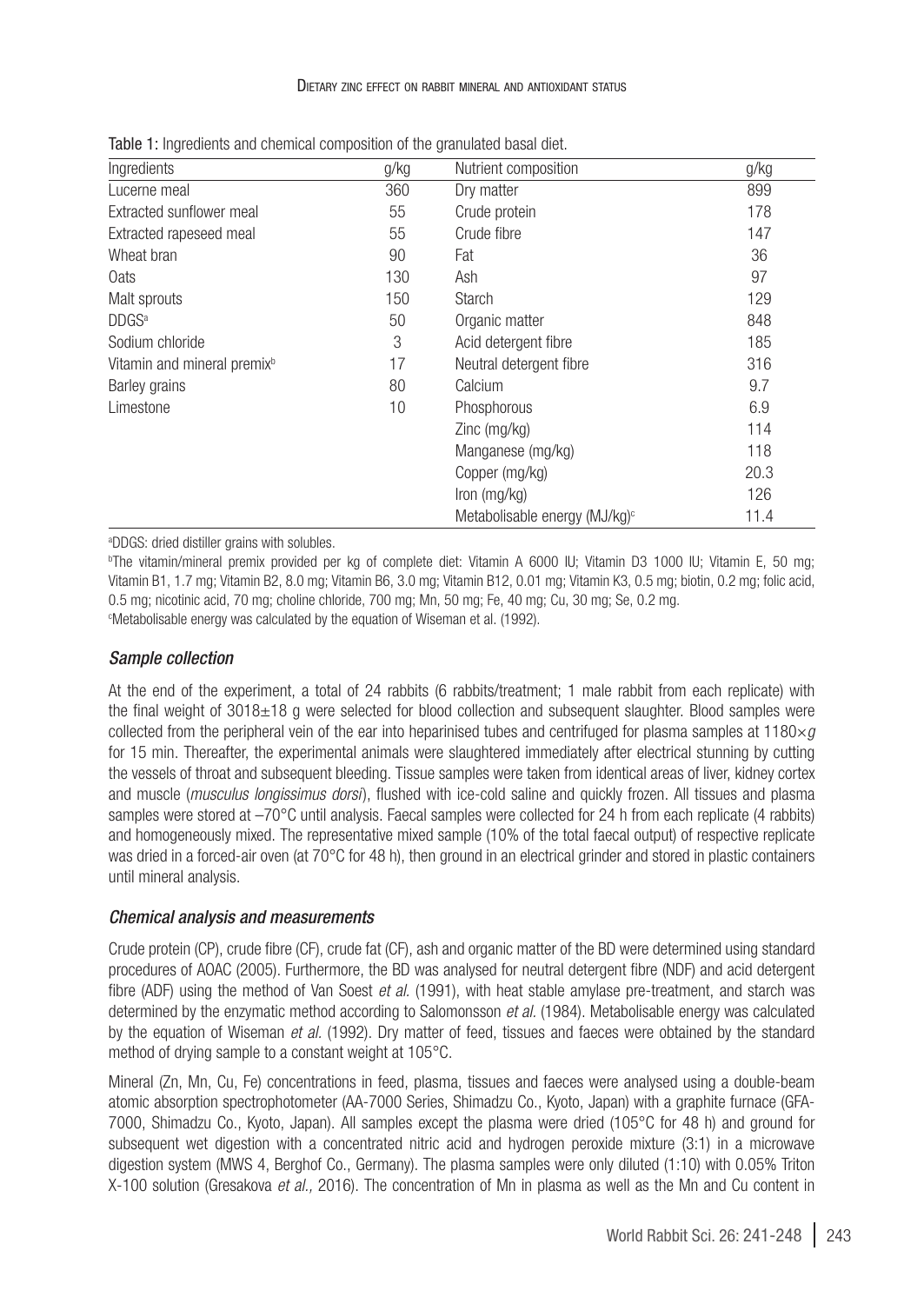muscle was measured using a graphite furnace atomic absorption spectrophotometer, with deuterium background correction and pyrolytic-coated graphite tubes. The certificate reference materials of bovine liver BCR-185R, bovine muscle ERM-BB184, pig kidney ERM-BB186 (Institute for Reference Materials and Measurements, Geel, Belgium) and human plasma ClinCheck Control (Recipe, Munich, Germany) were routinely run in each analysis to ensure the accuracy of the estimates. In order to improve the accuracy of the analysis and to eliminate matrix effects, mineral concentrations in the digested faeces samples were determined by flame atomic absorption spectrometry using the standard addition method.

The total SOD activity was assayed by a modified spectrophotometric method, based on the ability of the enzyme to inhibit the autoxidation of pyrogallol (Marklund and Marklund, 1974). Tissue samples were homogenised in icecold 10 mM TRIS buffer containing 0.25 M sucrose (pH 7.4) to make a 10% (w/v) homogenate. After centrifugation at 10 000×*g* for 30 min at 4°C, the supernatants were used for enzyme activity determination in liver and kidney cortex at 420 nm. The specific Cu/Zn SOD inhibition by KCN allows the determination of enzyme activity under the same condition. One unit of enzyme activity is expressed as the amount of enzyme required to inhibit the pyrogallol autoxidation by 50%, and the specific activity is expressed as unit of enzyme per mg of tissue protein.

Supernatants for measurement of the GPx activity and total antioxidant capacity (TAC) were obtained by tissue-sample homogenisation in ice-cold phosphate buffer saline (pH 7.4) and subsequent centrifugation at 13 680×*a* for 20 min at 4°C. Activity of GPx was measured spectrophotometrically according to the Paglia and Valentine (1967) method by monitoring the oxidation of nicotinamide adenine dinucleotide phosphate (NADPH) at 340 nm. A unit of enzyme activity is defined as the amount of enzyme required for the oxidation of 1 µmol of NADPH per minute. The determination of TAC was performed using the ferric reducing ability of tissue supernatant, as described by Benzie and Strain (1996), with some modifications. This method is based on the reduction of the ferric tripyridyltriazine (Fe<sup>3+</sup> - TPTZ) complex to the ferrous (Fe<sup>2+</sup>) form, monitored by measuring absorbance at 593 nm. The calibration curve was prepared using a ferrous sulphate solution, and the results were expressed in umol  $Fe^{2+}$  formed per g protein. The extent of lipid peroxidation in tissues was determined by a modified fluorometric method according to Jo and Ahn (1998), using 1,1,3,3-tertramethoxypropane (Sigma-Aldrich, USA) to get the standard curve for the estimation of malondialdehyde (MDA) concentration. Protein concentration in the tissues was determined using the spectrophotometric method, as described by Bradford (1976).

#### *Statistical analysis*

All measurements were made in duplicate and results in tables are reported as means±standard error of means (SEM). The data were analysed by one-way analysis of variance (ANOVA) with the *post hoc* Tukey's multiple comparison test (GraphPad Prism, Version 5.02, 2008, USA) at a significance level of *P*<0.05.

## RESULTS AND DISCUSSION

A substantial portion of research papers have shown that the inclusion of organic Zn into the diet did not improve feed intake and animal performance; however, a majority demonstrated higher bioavailability resulting in higher retention and lower mineral excretion (Swiatkiewicz *et al.,* 2014). Our previous paper presented results related to performance indices in rabbits supplemented with inorganic and organic Zn sources (100 mg Zn/kg) for 6 wk. There was no significant effect of dietary zinc sources on growth performance of rabbits on the 91<sup>st</sup> day of age. Weight gain was in the range of 31.3-33.0 g/d and feed conversion ratios were within the range 4.08-4.26 g/g (Chrastinová *et al.,* 2016).

In the present study, the Zn concentration in plasma was significantly increased only in rabbits fed a Zn sulphatecontaining diet (*P*<0.05) over those fed unsupplemented diets, but no differences appeared between dietary Zn sources (Table 2). Our results are inconsistent with the study of Nessrin *et al.* (2012), who reported that supplemental dietary Zn by levels of 50, 100, 200 or 400 mg/kg as inorganic ZnO had no significant effect on plasma Zn concentration in growing rabbits. Yan *et al.* (2017) reported a higher concentration of Zn in the serum of rabbits receiving organic Zn as the Zn methionine form compared to the ZnSO<sub>4</sub> diet; however, no changes in this parameter were found when the diet was supplemented with Zn at 80 mg/kg as ZnGly or Zn lactate. Plasma or serum Zn concentrations are typically used as a biomarker of Zn status, although only about 0.1% of total body Zn is present in the plasma and its constant level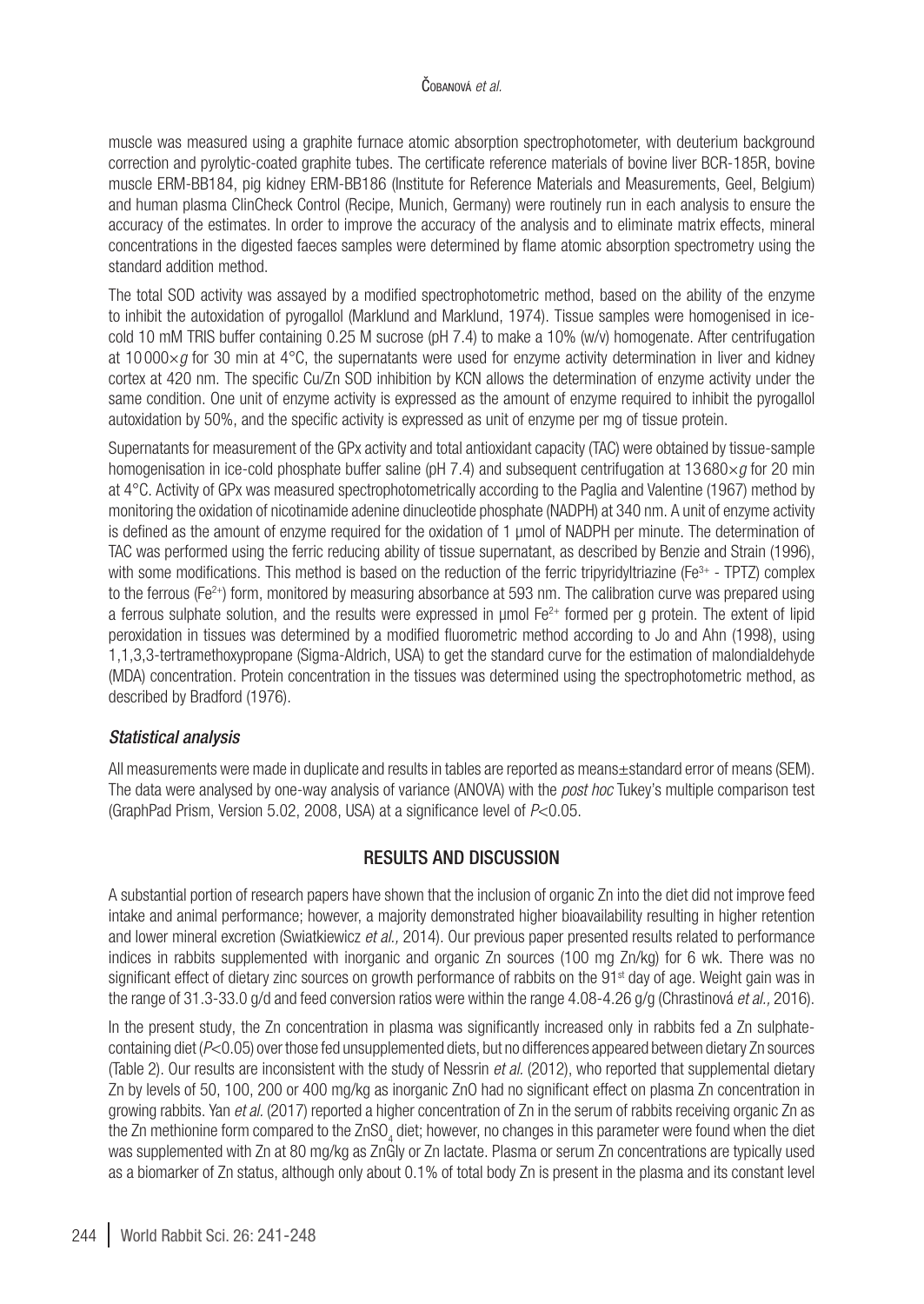|                      | Treatment              |                             |                              |                               |          |
|----------------------|------------------------|-----------------------------|------------------------------|-------------------------------|----------|
|                      | <b>BD</b>              | ZnSO <sub>4</sub>           | Zn-Gly                       | Zn-Pro                        | P-value  |
| Zinc (mg/kg DM)      |                        |                             |                              |                               |          |
| Plasma (mg/L)        | $1.48 \pm 0.05^a$      | $1.85 + 0.08$ <sup>b</sup>  | $1.58 \pm 0.06^{ab}$         | $1.53 \pm 0.12$ <sup>ab</sup> | 0.017    |
| Liver                | $114 \pm 2^a$          | $132 + 3^{b}$               | $131 \pm 3^{b}$              | $149 \pm 6$ <sup>c</sup>      | 0.0001   |
| Kidney               | $123 + 1$              | $124 + 1$                   | $124 + 1$                    | $132 + 11$                    | 0.660    |
| Muscle               | $30.5 \pm 0.8$         | $31.5 + 1.1$                | $33.3 + 2.9$                 | $30.9 + 1.4$                  | 0.707    |
| Faeces <sup>1</sup>  | $336 + 3^a$            | $600 \pm 15^{b}$            | $625 \pm 10^{b}$             | $633 \pm 8^b$                 | < 0.0001 |
| Manganese (mg/kg DM) |                        |                             |                              |                               |          |
| Plasma (µg/L)        | $5.84 \pm 0.21$        | $6.46 \pm 0.14$             | $6.20 \pm 0.24$              | $6.41 \pm 0.40$               | 0.440    |
| Liver                | $7.39 \pm 0.26$        | $7.80 \pm 0.52$             | $6.76 + 0.26$                | $7.10 \pm 0.41$               | 0.335    |
| Kidney               | $8.37 + 0.55$          | $9.22 + 0.55$               | $9.58 + 0.64$                | $8.97 + 0.19$                 | 0.419    |
| Muscle               | $0.31 \pm 0.02$        | $0.30 \pm 0.05$             | $0.32 \pm 0.03$              | $0.33 + 0.05$                 | 0.962    |
| Faeces <sup>1</sup>  | $378 + 17a$            | $468 + 8^{b}$               | $456 \pm 20^6$               | $441 + 8^{b}$                 | 0.002    |
| Copper (mg/kg DM)    |                        |                             |                              |                               |          |
| Plasma (mg/L)        | $0.99 + 0.11$          | $1.08 + 0.13$               | $0.90 \pm 0.07$              | $0.97 + 0.11$                 | 0.703    |
| Liver                | $35.0 \pm 2.5^{\circ}$ | $36.7 + 1.9^a$              | $42.1 \pm 5.7$ <sup>ab</sup> | $56.0 \pm 7.3^{\circ}$        | 0.027    |
| Kidney               | $17.1 \pm 1.1$         | $18.7 + 0.7$                | $17.9 + 0.4$                 | $16.8 + 0.3$                  | 0.198    |
| Muscle               | $1.05 \pm 0.05$        | $1.09 + 0.07$               | $0.98 + 0.03$                | $0.95 + 0.02$                 | 0.161    |
| Faeces <sup>1</sup>  | $57.7 \pm 0.7^a$       | $64.4 \pm 0.8$ <sup>b</sup> | $62.1 \pm 0.6^{\circ}$       | $62.8 \pm 0.5^{\circ}$        | < 0.0001 |
| Iron (mg/kg DM)      |                        |                             |                              |                               |          |
| Plasma (mg/L)        | $1.78 \pm 0.09$        | $1.79 + 0.07$               | $1.73 + 0.14$                | $1.84 + 0.07$                 | 0.889    |
| Liver                | $285 + 36$             | $271 + 30$                  | $245 + 35$                   | $238 + 40$                    | 0.764    |
| Kidney               | $170 + 9$              | $167 + 15$                  | $193 + 5$                    | $176 + 7$                     | 0.242    |
| Muscle               | $13.3 \pm 0.4^a$       | $9.8 \pm 0.7$ <sup>b</sup>  | $12.2 + 0.2a$                | $11.5 \pm 0.5^{ab}$           | 0.001    |
| Faeces <sup>1</sup>  | $931 + 7^a$            | 1150±87 <sup>b</sup>        | 1033±12 <sup>ab</sup>        | $1023 \pm 16^{ab}$            | 0.017    |

Table 2: Effect of different dietary zinc sources on zinc, manganese, copper and iron concentration in plasma, liver, kidney, muscle and faeces of rabbits.

abMeans in the same row having different letter superscripts indicate a significant difference (*P*<0.05). Data are presented as means±standard error of the mean (SEM).

1 Data represent means±SEM of 6 replicates (4 rabbits/replicate).

is regulated by homeostatic mechanisms with respect to the varying needs of individual cells and tissues (King *et al.,* 2016). Therefore, the tissue deposition of Zn and enzyme-related activities are generally considered as sensitive criteria for evaluating Zn bioavailability from different sources. In our trial, dietary supplementation of Zn in either inorganic or organic forms increased Zn deposition in the liver (*P*<0.05), with the highest values observed in rabbits receiving diets enriched with Zn-Pro (*P*<0.001), while the Zn concentration in kidney and muscle was not affected by dietary treatments (Table 2). These findings suggest that there are no differences between intestinal absorption of Zn from inorganic or organic sources. Our results are partially similar with the finding of Yan *et al.* (2017), who reported a higher liver Zn concentration in rabbits supplemented with Zn (80 mg/kg) from organic sources (Zn lactate, Zn methionine, Zn glycine) in comparison with inorganic sulphate; however, no differences between sources were noticed in muscle Zn concentration.

The excess Zn competes with other metal ions for enzyme binding sites and transporter proteins. It has been shown that high dietary Zn intake inhibits intestinal absorption and hepatic accumulation of Cu (Ao *et al.,* 2009). In the present experiment, supplemental Zn-Pro increased Cu concentration in the liver compared to the control (*P*<0.05) and Zn-sulphate groups (*P*<0.05); however, no differences between treatments were observed in plasma, kidney and muscle in this parameter. Our results indicate that an antagonism between Zn and Cu did not occur in rabbits fed inorganic or organic Zn at a level higher than the maximum authorised Zn content in complete feed. This finding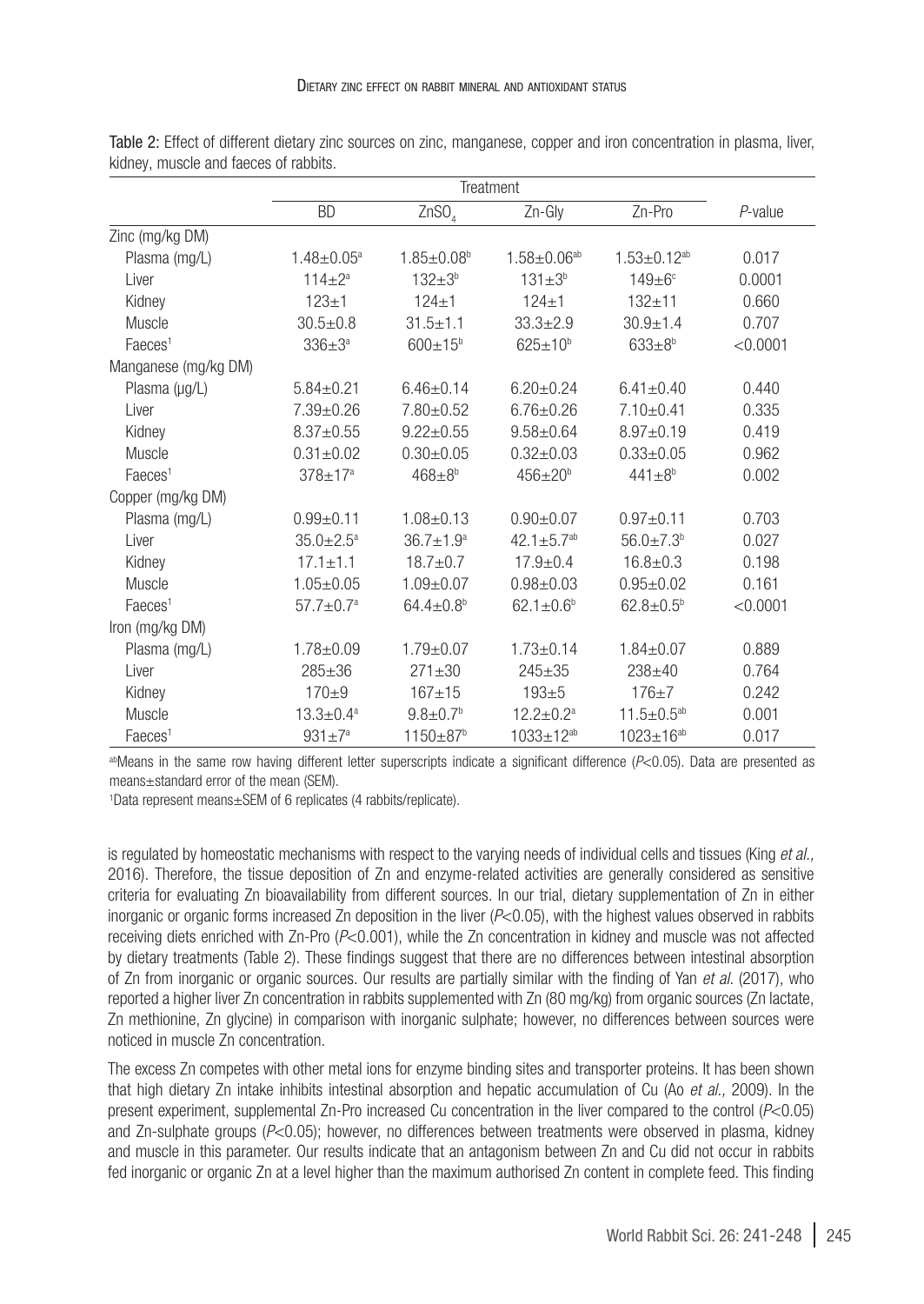|                          | Treatment        |                              |                  |                              |         |
|--------------------------|------------------|------------------------------|------------------|------------------------------|---------|
|                          | <b>BD</b>        | ZnSO <sub>a</sub>            | $Zn-Glv$         | $Zn-Pro$                     | P-value |
| SOD (U/mg protein)       |                  |                              |                  |                              |         |
| Liver                    | $45.2 \pm 0.6$   | $45.7 + 1.3$                 | $46.5 + 1.1$     | $48.9 + 3.0$                 | 0.554   |
| Kidney                   | $35.9 + 2.9^a$   | $40.8 + 1.3$ <sup>ab</sup>   | $43.9 + 0.5b$    | $41.3 + 1.4$ <sup>ab</sup>   | 0.027   |
| Cu/Zn SOD (U/mg protein) |                  |                              |                  |                              |         |
| Liver                    | $34.6 \pm 0.6$   | $35.8 + 1.5$                 | $35.7 + 1.3$     | $38.9 + 2.3$                 | 0.324   |
| Kidney                   | $23.8 \pm 2.1^a$ | $26.8 \pm 0.9$ <sup>ab</sup> | $31.1 \pm 0.4^b$ | $28.8 \pm 1.4$ <sup>ab</sup> | 0.006   |
| GPx (U/g protein)        |                  |                              |                  |                              |         |
| Liver                    | $20.0+0.9$       | $20.0 + 0.5$                 | $18.8 + 0.7$     | $19.6 + 0.8$                 | 0.613   |
| Kidney                   | $21.5 + 0.8$     | $23.4 + 1.3$                 | $23.5 + 1.0$     | $23.5 + 1.6$                 | 0.554   |
| MDA (nmol/g protein)     |                  |                              |                  |                              |         |
| Liver                    | $117 + 9$        | $109 + 5$                    | $104 + 7$        | $116 + 8$                    | 0.559   |
| Kidney                   | $136 + 7$        | $120 + 9$                    | $149 + 5$        | $126 + 13$                   | 0.190   |
| TAC (umol/g protein)     |                  |                              |                  |                              |         |
| Liver                    | $51.8 + 5.0$     | $52.3 \pm 3.6$               | $55.5 + 5.1$     | $56.5 + 1.8$                 | 0.808   |
| Kidney                   | $31.2 + 1.4^a$   | $34.2 + 0.4$ <sup>ab</sup>   | $37.8 + 1.0b$    | $35.5 + 2.1^{ab}$            | 0.019   |

Table 3: Effect of different dietary zinc sources on the total superoxide dismutase activity (SOD), Cu/Zn superoxide dismutase activity (Cu/Zn SOD), glutathione peroxidase activity (GPx), malondialdehyde concentration (MDA) and total antioxidant capacity (TAC) in liver and kidney tissues of rabbits.

abMeans in the same row having different letter superscripts indicate a significant difference (*P*<0.05). Data are presented as means±standard error of the mean.

is not in line with the results of an experiment carried out on chickens, which showed that the antagonism between Zn and Cu was observed when inorganic forms, but not organic forms of the minerals were included in the diet (Ao *et al.,* 2009). In addition, a co-accumulation between Zn and Cu concentration was observed in the liver of rabbits supplemented with organic Zn-Pro. It seems that the higher intake of organic Zn in the Zn-Pro form perhaps did not interfere with Cu absorption in the duodenal mucosa, resulting in higher Cu (*P*<0.05) accumulation in the liver tissue. A similar relationship between Zn and Cu accumulation in liver was also observed in broiler chicks supplemented with 100, 50 and 25 mg of Zn-Gly, resulting in enhanced Zn and Cu uptake by the liver (Kwiecien *et al.,* 2017). Addition of Zn supplements to rabbit diets did not influence the Mn and Fe concentrations in plasma and selected tissues, with the exception of Fe deposition in muscle being significantly lower in the Zn-sulphate supplemented group compared to the control (*P*<0.01) and Zn-Gly group (*P*<0.05). However, no differences in Fe concentration in plasma, liver and kidney were observed between treatments. This indicates that higher intake of Zn from inorganic or organic source did not influence the tissue deposition of other minerals (Mn, Cu and Fe) measured in the current study.

Feeding organic mineral sources of trace elements instead of inorganic ones could provide alternative pathways for absorption, thus leading to a reduction in the excretion of minerals (Bao *et al.,* 2007). When trace minerals are supplemented in excess of requirement, more is excreted due to decreased efficiency of utilisation of that mineral (Spears, 1996; Skřivan *et al.,* 2005). In the current study, dietary treatments significantly influenced mineral concentrations in faeces (Table 2). Regardless of source, the addition of 100 mg Zn/kg to the diet increased the faecal concentration of Zn almost twofold in all supplemented groups compared to control animals (*P*<0.001). We can assume that higher dietary Zn intake resulted in a saturation of the carrier-mediated pathway of zinc absorption, and subsequently a large amount was excreted. It is well known that faecal excretion is the major route of unabsorbed dietary zinc and endogenous zinc excretion. An increase in faecal excretion of trace minerals is considered to be one of the mechanisms for maintaining the homeostasis of these minerals in the body (King *et al.,* 2000). However, increased Zn concentration in this trial was associated with higher faecal concentration of Mn (*P*<0.01) and Cu (*P*<0.001) in the supplemented groups, and Fe concentration was also significantly increased in the faeces of rabbits receiving inorganic Zn sulphate (*P*<0.01). It has been shown that higher dietary Zn induces the synthesis of intestinal metallothionein to bind excess Zn and other divalent cations, making them less available for absorption (Sunder *et al.,*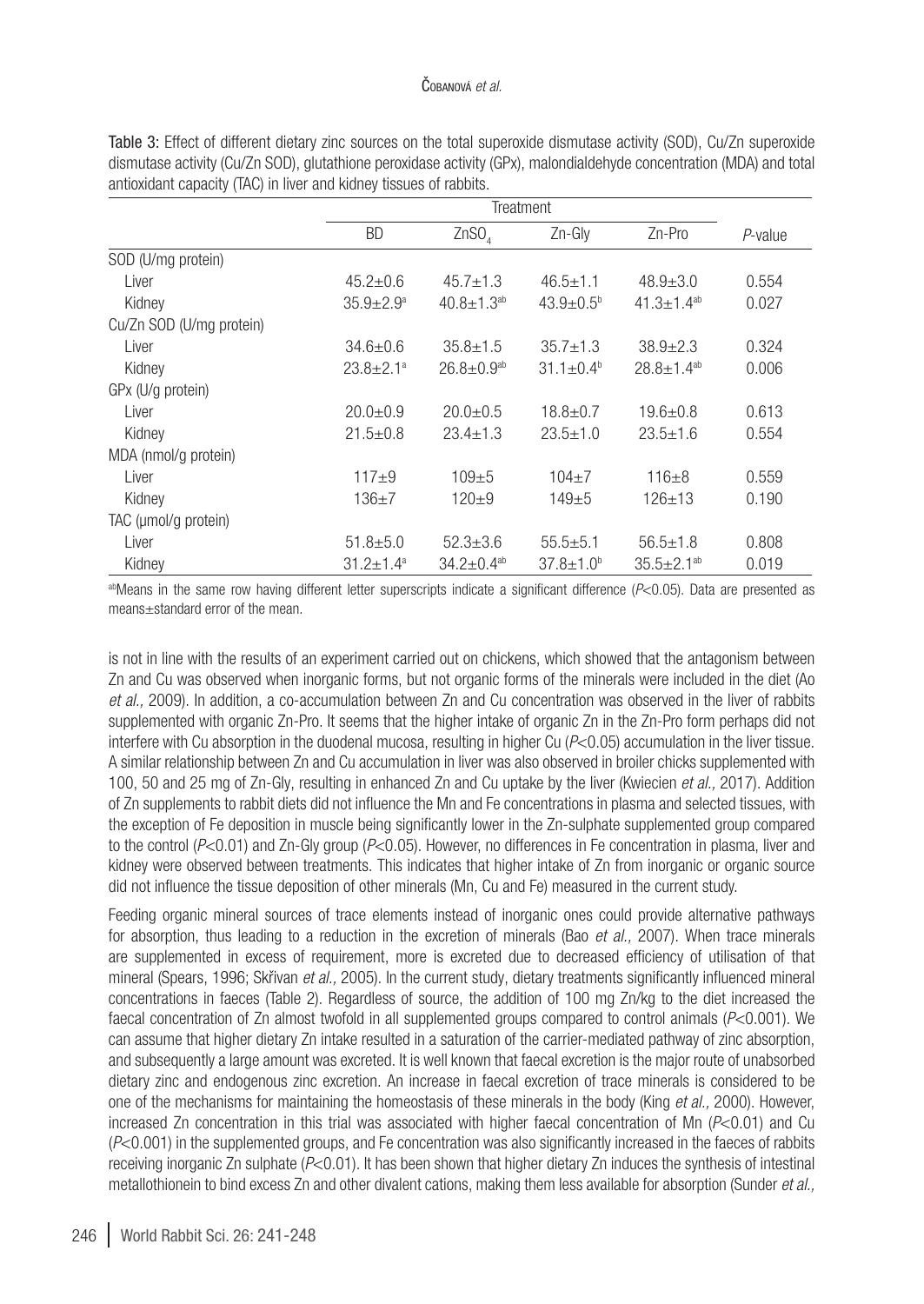2013). It seems that for this reason a large amount of minerals was excreted via faeces. The higher Fe excretion  $(P<0.01)$  was accompanied by a decrease  $(P<0.01)$  in its deposition in the muscle tissue, suggesting a negative effect of mineral interactions when a higher level of Zn was supplemented in inorganic form.

Based on the antioxidative properties of Zn, the present study aimed to estimate the effect of inorganic and organic Zn sources on antioxidant status of rabbits by evaluating TAC, SOD and GPx activity, and MDA level in the liver and kidney tissues (Table 3). The activities of SOD, GPx and MDA level are involved in the antioxidant defence system and lipid peroxidation, considered to be important oxidative stress markers (Farombi *et al.,* 2004). Dietary treatment overall had no significant effect on antioxidant indices in rabbit liver. In contrast, Ma *et al.* (2011) observed increased Cu/Zn SOD and GPx activity as well as the reduction of MDA content in the liver of chickens supplemented with 90 or 120 mg Zn/kg from Zn-Gly. In the current study, the addition of Zn-Gly at the level of 100 mg Zn/kg of diet caused a significant increase in the activity of Cu/Zn SOD (*P*<0.01) and TAC (*P*<0.05) in rabbit kidney, even though the Zn concentration in this tissue was not affected by the treatment. No significant effect of dietary Zn on GPx activity and MDA level in the kidney was observed. Higher TAC indicates stronger antioxidant defence and might decrease potential oxidative damage in kidney tissue. This result might be attributed to the higher activity of Cu/Zn SOD in kidney observed in the Zn-Gly group, as mentioned above. Zn is involved in the formation of Cu/Zn SOD, and its activity is elevated in the case of supplementation of this mineral into the diet (Kwiecien *et al.,* 2017; Ma *et al.,* 2011). Our finding may also be explained by increasing the other cellular antioxidants (which were not measured during this study), which could contribute to the elevated TAC in the kidney. Zinc is a strong inducer of the endogenous antioxidant metallothionein in renal proximal tubular cells and plays a major protective role in the renal tissues and may prevent oxidative stress (Alscher *et al.,* 2005). In addition, Zn is involved in the regulation of glutathione (GSH) metabolism, which is considered as the most important antioxidant containing thiol group (Oteiza, 2012). Bulbul *et al.* (2008) reported that dietary intake of Zn in organic form was more effective in the protection of cell membrane against lipid peroxidation than the inorganic form of zinc and increased the glutathione level in plasma. There are several mechanisms which contribute to the antioxidant properties of zinc. However, its role in the upregulation of antioxidant genes via Nrf2 may be a major mechanism underlying the antioxidant action of zinc (Cortese *et al.,* 2008).

### **CONCLUSION**

We can conclude that intake of diet with Zn dosage above the maximum EU authorised total contents (150 mg Zn/kg complete feed) does not indicate an adverse impact on the tissue deposition of other minerals (Mn, Cu and Fe) and had no negative effects on the antioxidant defence system in animals. In contrast, it improved the antioxidant status in the kidney of rabbits fed a diet enriched with organic Zn-Gly. Dietary organic zinc sources had a similar effect on Zn deposition and Cu/Zn SOD activity in tissues as zinc sulphate, and can be an alternative to traditionally used inorganic mineral salts in providing an efficacious source of Zn to enrich feed for rabbits.

Acknowledgements: This work was supported by the Slovak Research and Development Agency under contract nº. APVV-0667-12 and by the project ITMS 26220220204.

#### **REFERENCES**

- Alscher D.M., Braun N., Biegger D., Stuelten C., Gawronski K., Mürdter T.E., Kuhlmann U., Fritz P. 2005. Induction of metallothionein in proximal tubular cells by zinc and its potential as an endogenous antioxidant. *Kidney Blood Press Res., 28: 127-133*. *<https://doi.org/10.1159/000084921>*
- Ao T., Pierce J.L., Power R., Pescatore A.J., Cantor A.H., Dawson K.A., Ford M.J. 2009. Effects of feeding different forms of zinc and copper on the performance and tissue mineral content of chicks. *Poultry Sci., 88: 2171-2175. <https://doi.org/10.3382/ps.2009-00117>*
- AOAC 2005. Official Methods of Analysis. 18th Edition. *Association of Official Analytical Chemists, Gaithersburg, USA*.
- Bao Y.M., Choct M., Iii P.A., Brueton K. 2007. Effect of organically complexed copper, iron, manganese and zinc on broiler performance, mineral excretion and accumulation in tissues. *J. Appl. Poult, Res., 16: 448-455. <https://doi.org/10.1093/japr/16.3.448>*
- Benzie I.F.F., Strain J.J. 1996. The ferric reducing ability of plasma (FRAP) as a measure of "Antioxidant Power": The FRAP Assay. *Anal. Biochem., 239: 70–76. <https://doi.org/10.1006/abio.1996.0292>*
- Bulbul A.T., Bulbul S., Kucukersan M., Sireli M., Eryavuz A. 2008. Effect of dietary supplementation of organic and inorganic Zn, Cu and Mn on oxidant/antioxidant balance in laying hens. *Kafkas Univ. Vet. Fak., 14: 19-24.*